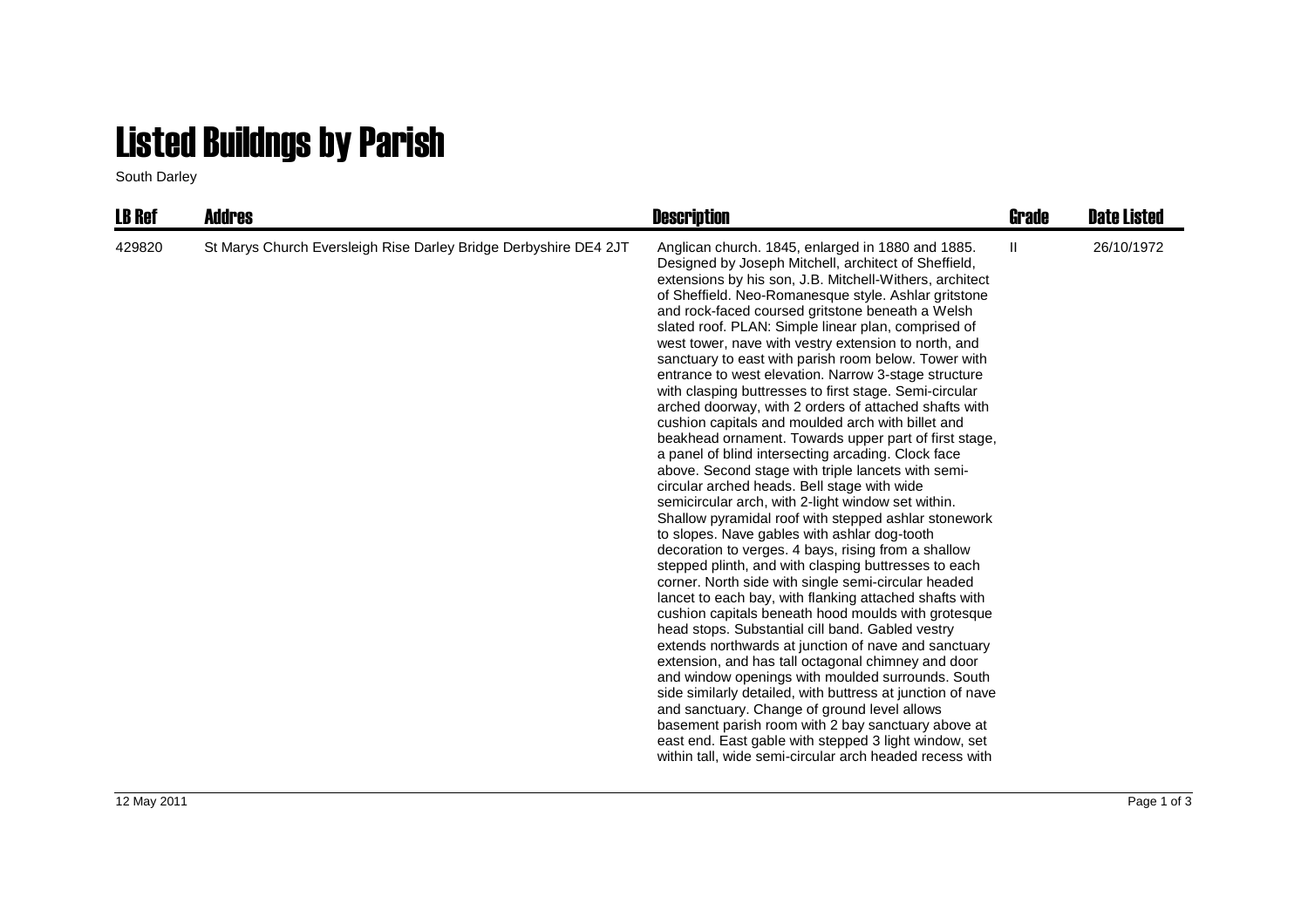| <b>LB Ref</b> | <b>Addres</b>                                                 | <b>Description</b>                                                                                                                                                                                                                                                                                                                                                                                                                                                                                                                                                                                                                                                                                                                                                                                                                                                         | Grade | <b>Date Listed</b> |
|---------------|---------------------------------------------------------------|----------------------------------------------------------------------------------------------------------------------------------------------------------------------------------------------------------------------------------------------------------------------------------------------------------------------------------------------------------------------------------------------------------------------------------------------------------------------------------------------------------------------------------------------------------------------------------------------------------------------------------------------------------------------------------------------------------------------------------------------------------------------------------------------------------------------------------------------------------------------------|-------|--------------------|
|               |                                                               | moulded surround. INTERIOR: The interior has been<br>subjected to several phases of change, and the most<br>notable fixture is the stained glass in the east window,<br>designed by Burne-Jones, and made by Morris and Co<br>in 1891. They commemorate Joseph Taylor, a local<br>benefactor.                                                                                                                                                                                                                                                                                                                                                                                                                                                                                                                                                                              |       |                    |
| 429857        | Potters Cottage 27 Main Road Darley Bridge Derbyshire DE4 2JY | 1763 (Date plaque). A stone house with symmetrical<br>elevation and long southern wing (formally separate<br>cottage). House faces T junction across small front<br>garden. Coused gritstone with quoins, eaves cornice<br>and root with coped gable ends and kneelers. Roof<br>now clad in modern tiles and with end chimneys. 2<br>storeys. 2 windows, of 2 lights each with stone band<br>surrounds and square section stone mullions. Date<br>plaque inscribed 'Jonathan and Alice Potter 1763' set<br>above centre door. Flat stone door hood on consoles.<br>C18 southern wing has altered fenestration.<br>Internally, main house has 3 stone fireplaces, 1 with<br>large stone hood on moulded corbels and chamfered<br>jimbs, the other 2 with plain stone surrounds and<br>triangular cornice forming mantlepiece. 2 Chamfered<br>beams, one with moulded stops. | Ш.    | 03/10/1979         |